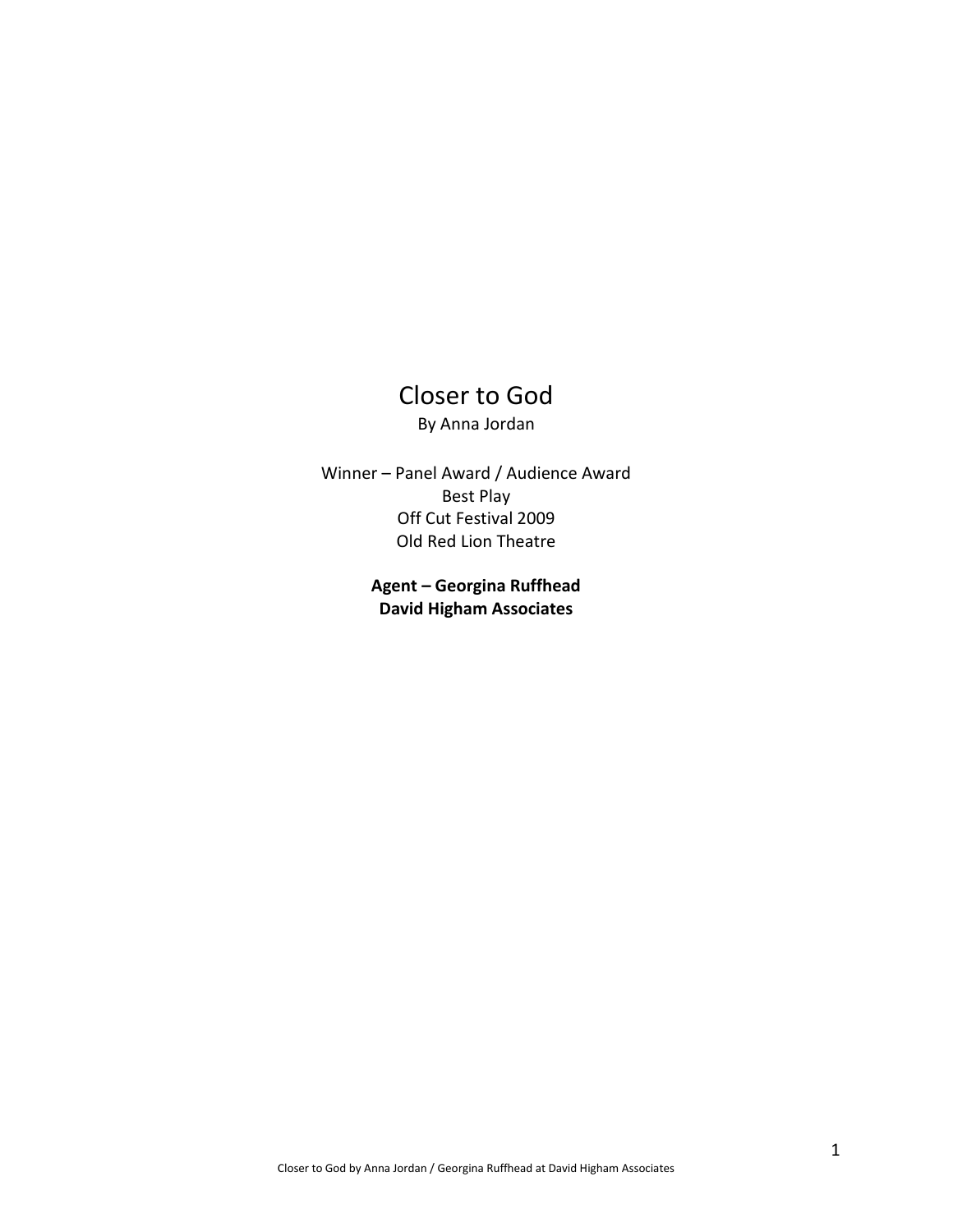## Closer to God By Anna Jordan

*He (79) and She (20) sit on chairs, her stage right and him stage left. They are either side of an imaginary partition wall, at the top of a tower block.* 

*/ In the text indicates coming in very promptly on cue, almost overlapping, but not quite.* 

**HE:** Small. Spiky. A tomboy /

**SHE:** / Grey. Shrivelled. Like a prune /

**HE:** / Got a mouth on her /

**SHE:** / Like an old baked potato that's been left in the oven too long /

**HE:** / Some of the words! /

**SHE:** / Crusty. Like he's, like he's, ah… what is it? /

**HE:** / "F this", "F that", little F-ing C"/

**SHE:** / Decaying!

**HE:** Acid tongue. /

**SHE:** / Smelling of piss and germolene. /

**HE:** / Acid tongue. Potty mouth. /

**SHE:** / A hundred and fucking two. /

**HE:** / No more than eighteen. A pup. /

**SHE:** / Nearly dead.

*Beat*

**HE:** She came a year ago. Was pleased at first. Good to have some life up here. I've been here 30 years. /

**SHE:** / He's been here since time began! /

**HE:** / Thirty years in the sky! /

**SHE:** /Sad. Old. Sad. Git.

**HE:** First it was Marie and Bob. Pretty lady. Barren. Something wrong with her fallopian tubes or what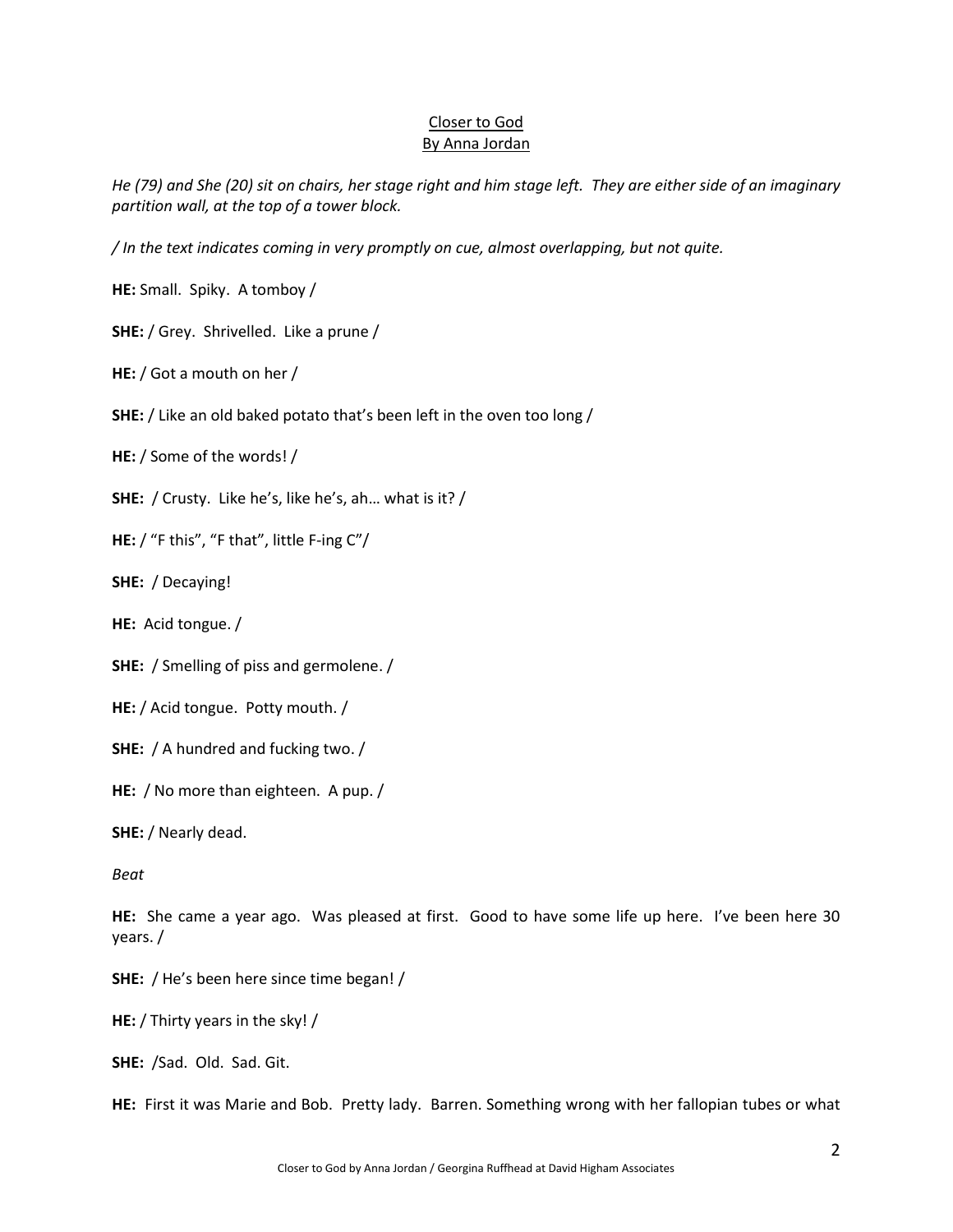not. And a decent chappie. Although I think he left her in the end. I lose track.

**SHE:** (*Calling* t*o her baby*) Jayden!

**HE:** Then Derek. The batchelor. With his flashy waistcoats and his record player and his loose ladies.

**SHE:** (*Shouting*) Jayden!

**HE:** (*Chuckling To himself*) I liked Derek. /

**SHE: /** (*Shouting*) DO NOT PUT THAT IN YOUR MOUTH! /

**HE:/** There she goes! /

**SHE:** / THAT IS DIRTY! /

**HE:** / There she blows! /

**SHE: /** (*Louder*) I'm gonna count to three! ONE. /

**HE: /** (*Hushed – mockingly*) Run and hide Jayden! /

**SHE:** / TWO/

**HE:** /Dive for cover old man! /

**SHE:** /THREE.

*There is a suspended pause.*

**SHE:** Good boy.

*He crosses his chest in mock relief.*

**HE:** Jayden. (*Snorts and shakes his head)*

*Beat*

Then for twelve years it was Sandra and Paul. Good English names. Round white faces. When England was all about roast beef and funfairs, Christmas and long summers and chips and football, women drinking cinzano and men in bookies, cars with smoke billowing from the exhaust and discos and the smell of petrol or toast or cut grass. Now it's all messed up. All blurred.

What have we got now eh? It's all global warming and Ramadan.

*Beat*

(*A little louder, as though baiting her*) No rights for whites!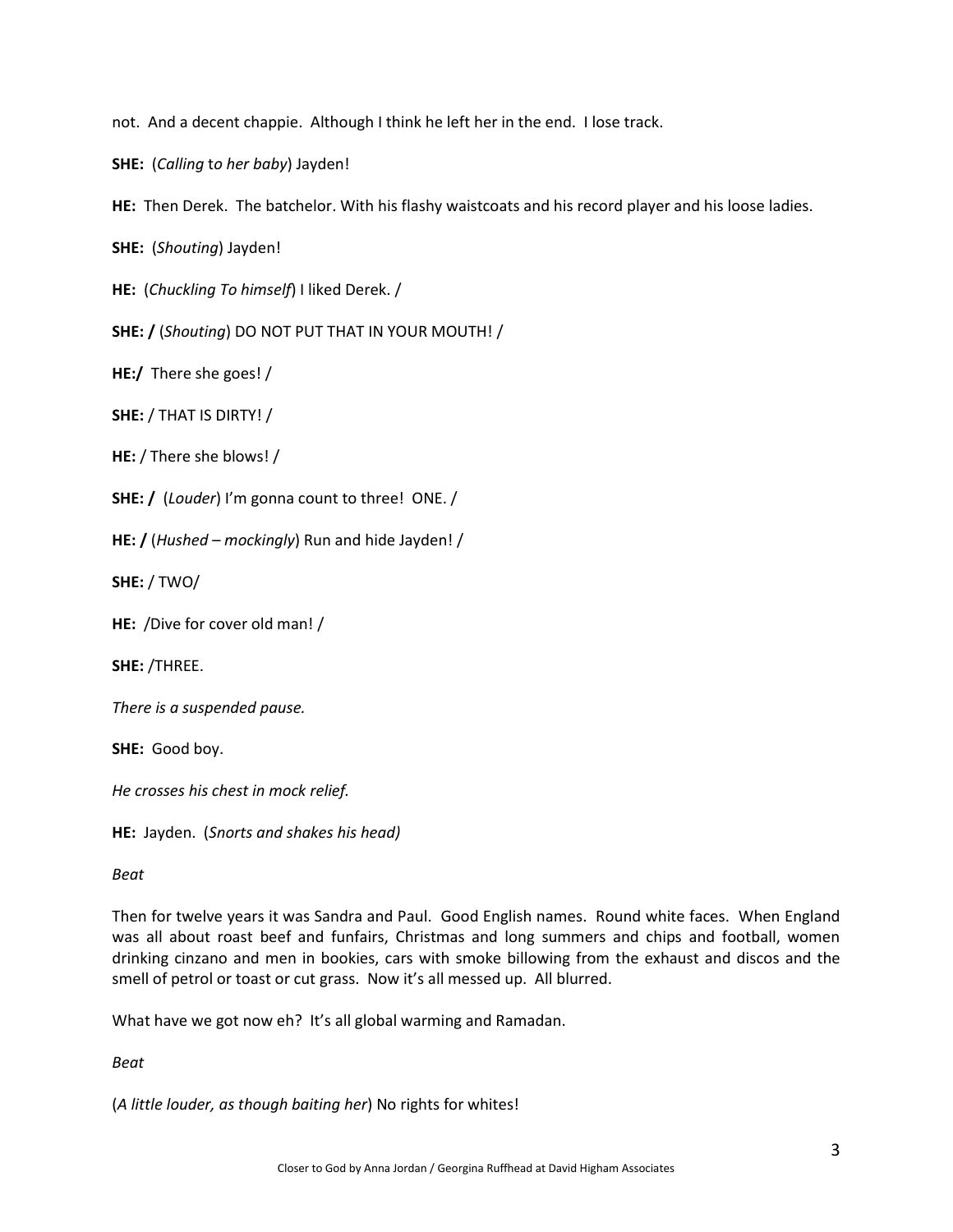**SHE:** (*Shouting*) Facist!

**HE:** (*Shouting*) Nationalist!

**SHE:** (*Shouting*) Racist!

**HE:** (*Shouting*) Realist!

**SHE:** *(To him*) Who do you think's gonna wipe your arse old man? Eh? Who do you think's gonna scoop mush into your dribbling gob, or change your shitty pants, or put up with your stinky stink as you draw your last fucking breath on some shitty NHS ward. Eh? I'll tell ya. The blacks, that's fucking who!

**HE:** NEVER!

**SHE:** Full of shit old man!

Beat

**HE:** (*Ignoring her*) These towers were the talk of the town at first. /

**SHE:** / FULL/

**HE:** High rise living, that little bit closer to God. /

**SHE:** / OF/

**HE:** / Each flat would take it in turns to clean the landing, and each floor would have a flower arrangement and there would be a prize for the best. /

**SHE:** / SHIT. /

**HE:** / Pride, that's called. /

**SHE:** / You get me? /

**HE:** / What's now eh? Last week someone did a turd in the lift. I got in and there it was, all curled up and brown and stinking in the corner, with some of it up the side. Looking at me. /

**SHE:** /It was you! It was your turd old man!/

**HE:** / (*Shouting suddenly*) Belt up!

*Beat. She does.*

It didn't end well. Paul died of cancer and Sandra threw herself off, but they were happy, while they were here. He used to build ships out of matches. And she collected china pigs. There's been a few. Jumpers, that is.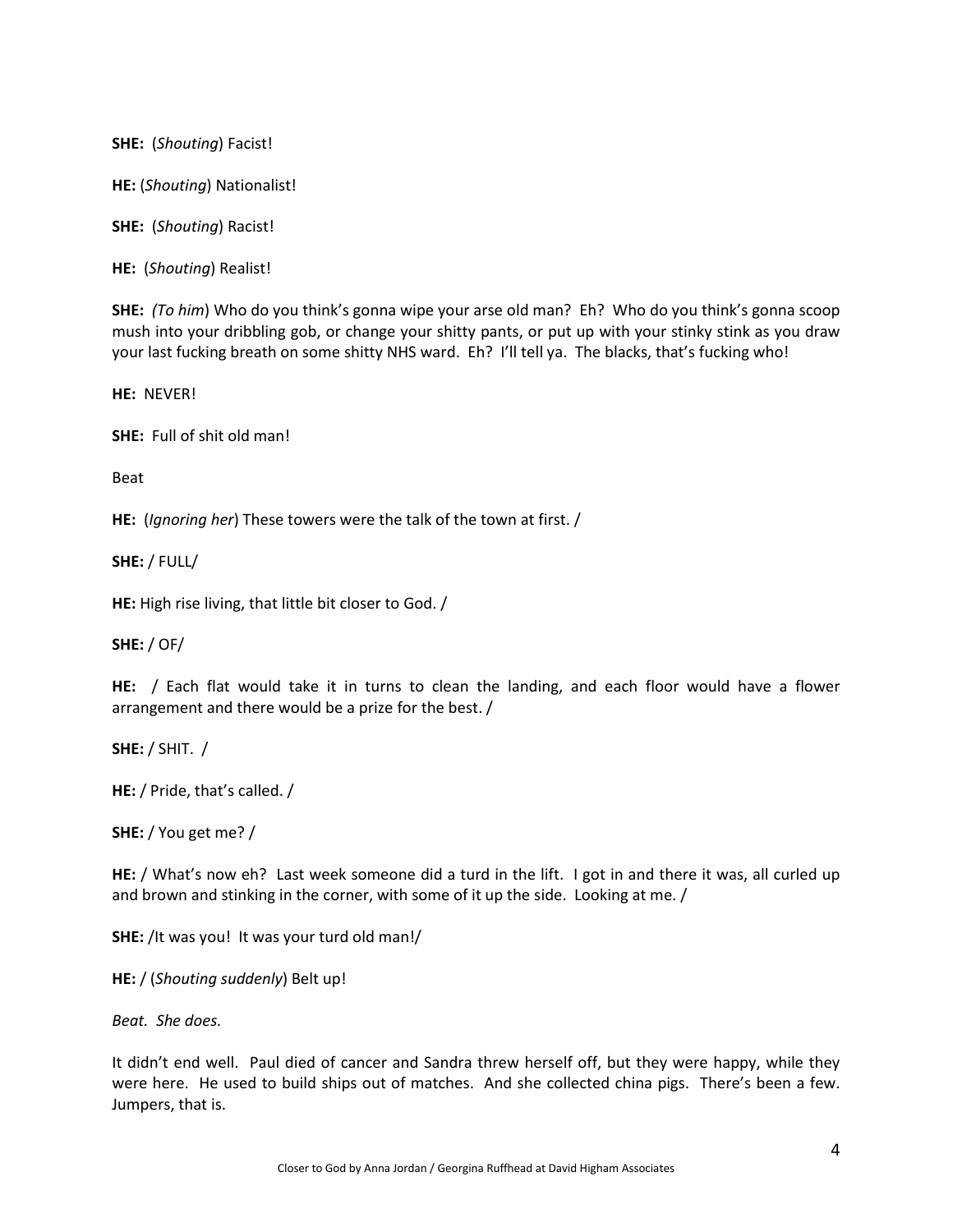Since then it's been a sea of brown faces, foreign tongues, filthy cooking smells. Asads and Mohameds and Osamas. Six Somalians, living on top of each other in that tiny flat. Might as well be alians.

Then….empty. Until

**SHE:** I/

**HE:** /She/

**SHE:** / Came to live/

**HE:** /Came along. /

**SHE:** /New start for me. /

**HE:** /With her "Jayden". /

**SHE:** / With my boy. /

**HE:** /Her little brown baby.

*Beat*

**SHE:** Chance for a bit of space. Just didn't think we'd be so high. No air up here. Gets muggy/

**HE:** /Close. /

**SHE:** / Walls paper thin. Can hear him fart /

**HE:/** Hear her puke /

**SHE:** (*To him*) Can smell it sometimes too old man.

**HE:** Puked on the landing once. Drunk. Those alco-poppy things. Sweet sicky strawberry stink.

**SHE:** (*To him*) I cleaned it up!

**HE:** (*To her*) I slipped in it next day!

**SHE:** (*To him*) Whatever….

*Beat*

**SHE**: But the worst thing. The very worst thing is:

**HE** / **SHE:** The lifts.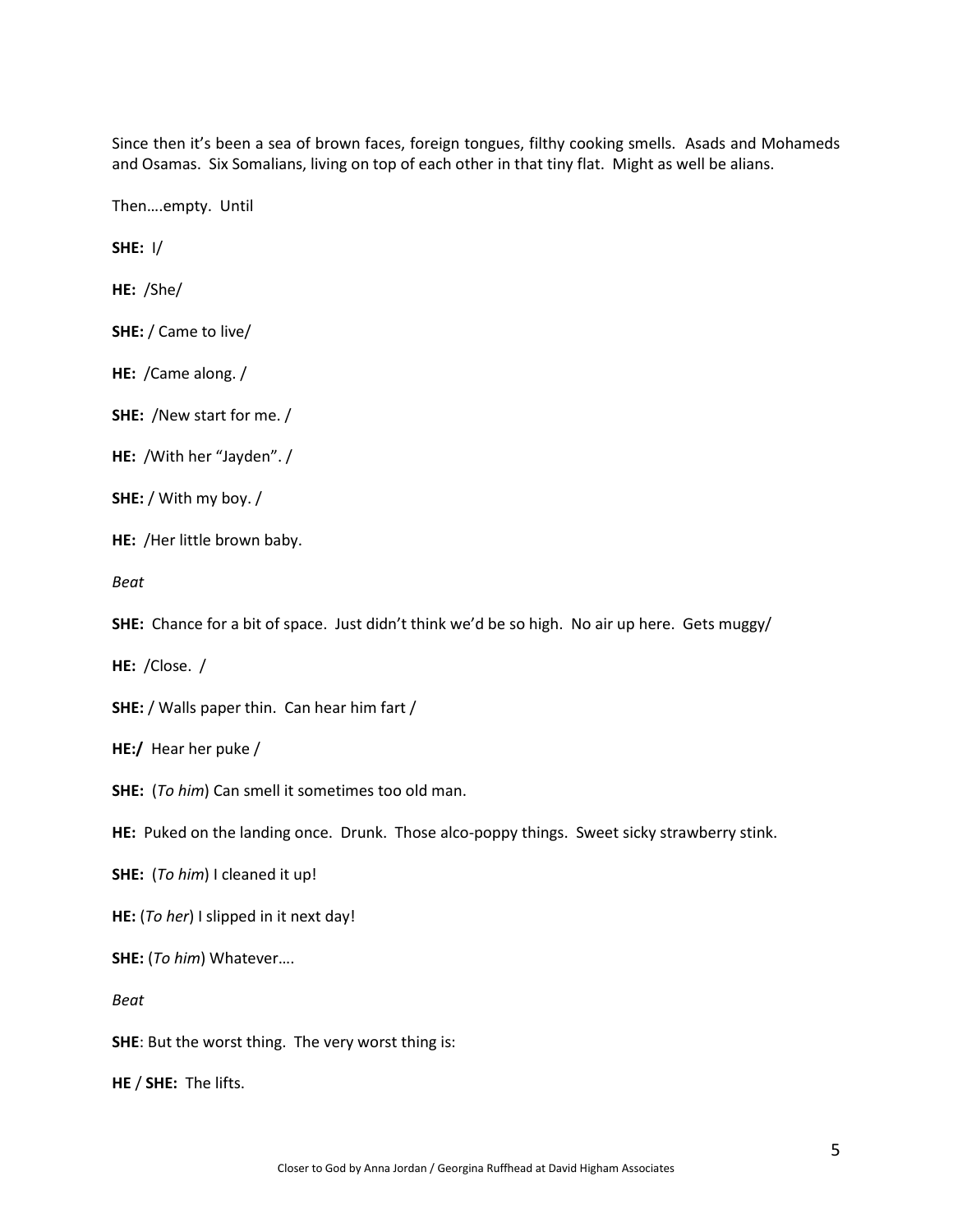**HE:** Out of action for days at a time.

**SHE:** (*To him*) At least we agree on one thing old man!

**HE:** They come to fix it, then two hours later /

**SHE:** / Broke again. Can't do nineteen floors with a pushchair /

**HE:/** Can't do the stairs with this leg/

**HE:** So then we're /

**SHE** / **HE:** Trapped.

**HE:** In a shoebox in the sky.

## *Beat*

**SHE:** If I sit around here for too long I start to get that feeling. That numb feeling. Its like I'm sitting here and it starts at my feet, up to my knees then right through my body, up across my chest and into my neck, face and the top of my head. I feel… dead. I feel that I'm dying, slowly. Dying and rotting up here. Like old Mr Stinky Stink. But we don't wanna be like Mr Stinky Stink, do we Jayden? So we have our music. Raggae, drum and bass, dance hall, grime, crank it up and blare it loud!

**HE:** The jungle drums. /

**SHE:** / Don't we Jayden!!/

**HE:** / The boom boom boom. /

**SHE:** /Our own little carnival hey baby?/

**HE:** /Makes me feel a sort of….dread. The boom boom boom. /

**SHE:/** CAR-NI-VAL! Woo-hoo!/

**HE:** /Stupid… A grown man, but it makes me feel sort of afraid. /

**SHE:** / And I dance. I dance like I'm at the fucking Ministry of Sound, I dance and I sweat and then I know I'm alive. /

**HE:** Daft, really.

*Beat*

**SHE:** But you have your telly old man.

**HE:** It's true. My companion.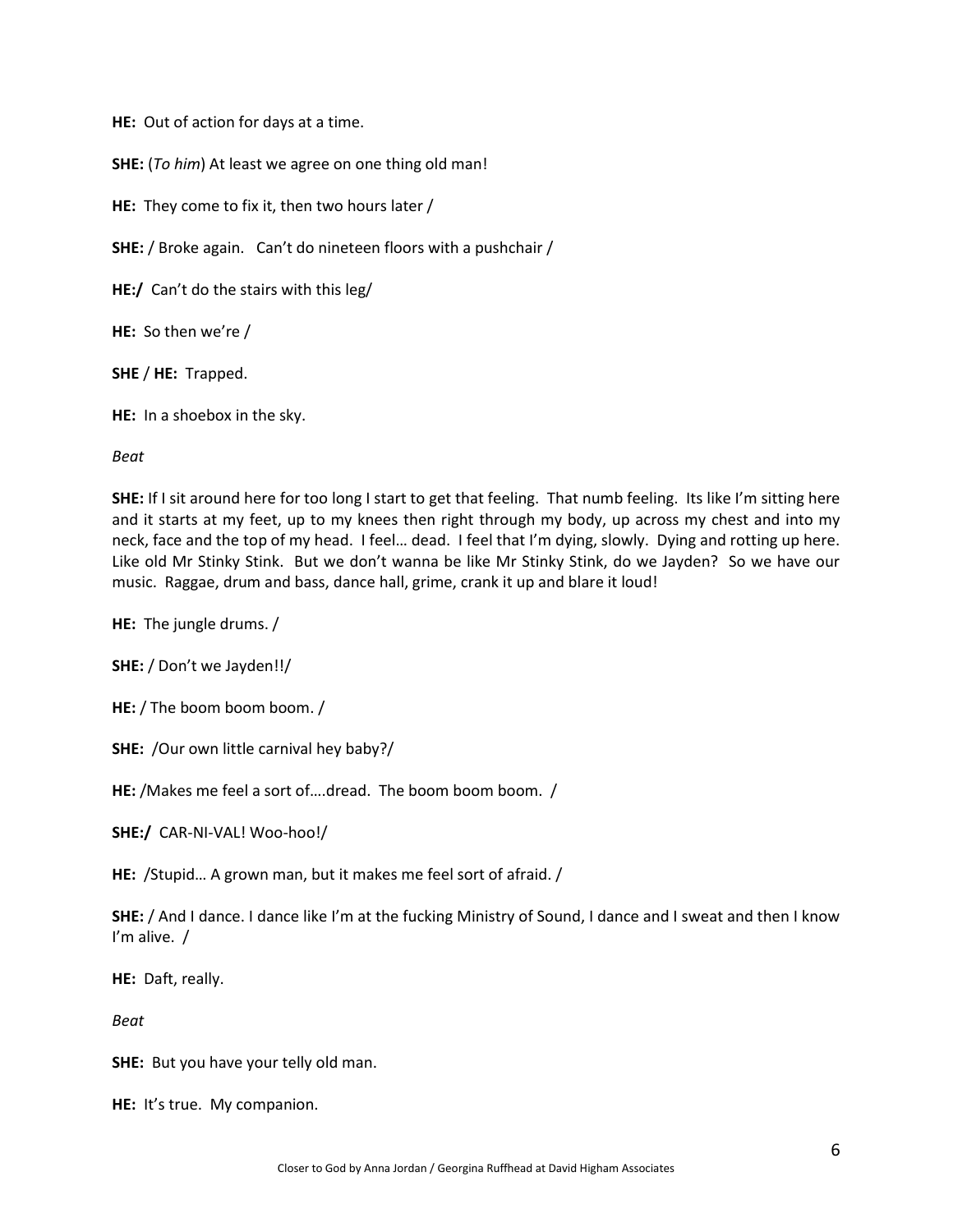**SHE:** He does it all, all day, loves the quizzes /

**HE:** */ Fifteen to One. Countdown*. /

**SHE:** /And the DIY/

**HE:** / *Sixty-Minute-Makeover*/

**SHE:** / And most of all, and this makes me piss myself, most of all he loves the programmes where people pack up there pissy sorry little lives in England and head for a new one abroad, like *Place in the Sun* /

**HE:** /I don't /

**SHE:** / He does! And the really stupid fucking thing is that he never goes out, do you old man?

**HE:** (*Turning suddenly, standing*) And where the hell of *you* been?

**SHE:** I'm young! I've got time!

*Beat.* 

**SHE:** (*His question bothers her*) I've got time. Only seen each other a few times, me and old man. In the lift, which he fills with his shit and medicine smell, or on the landing, where he puts out his rubbish. Sometimes it spills out. He seems to live on *Frey Bentos* pies. /

**HE:** /She doesn't eat, only smokes, thinks I don't know. /

**SHE:** /Knocked on him once. Slammed the door in my face.

**HE:** (*to her*) I didn't know who it was!

**SHE:** Wouldn't even take the chain off, just stuck his flabby grey face out the gap and said 'What you want?'/

**HE:** She was so – how do they say it – well, 'in your face'.

**SHE:** / *(To him)* Last time I offer to go shop for you, ungrateful fucker! /

**HE:/** I've got everything I need, I don't need you! /

*Beat*

**HE:** Tins. They last forever, don't they? Stocked up like a nuclear bunker I am, in case leg or lift fail. Or both.

*Beat*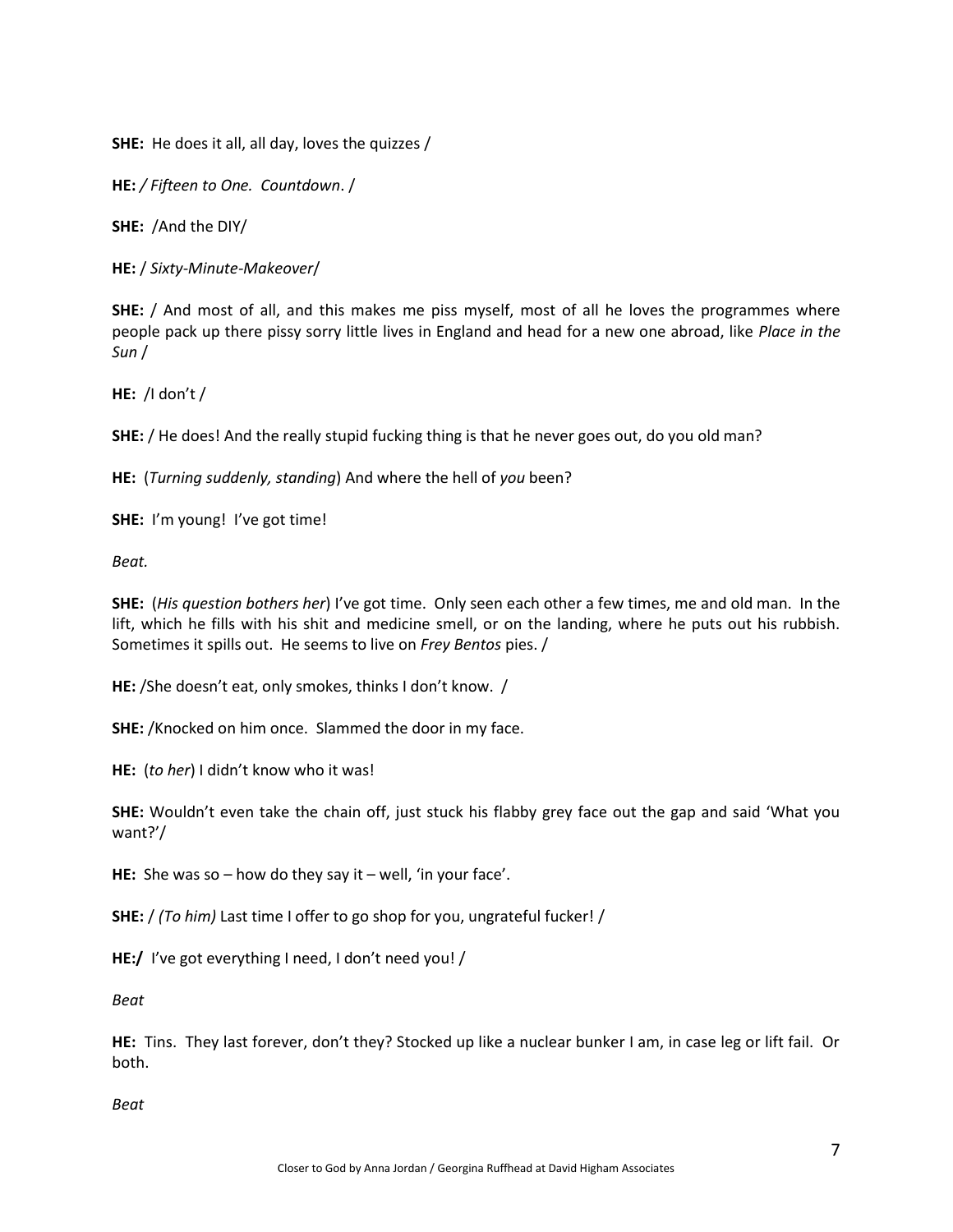(*Leans forward, quietly*) I was sorry afterwards. But I don't think anyone had knocked on my door since 2006. And that was the Jehovah's. I told them where they could stick their *Watchtower*, but I admired their spirit, climbing nineteen floors just to save my sorry old soul.

**SHE:** We don't meet now, face to face. /

**HE:** / Just the noises and sounds. /

**HE** / **SHE:** / The everyday.

**SHE:** Up at 7. /

**HE:** /Up by 7, or 6, or whenever little one wakes up. /

**SHE:/** Old people, nowhere to go, nothing to do, but still get up at the crack of fucking dawn! I love my bed…/

**HE:** / Doesn't have a structure for his meals /

**SHE:** / Then it's breakfast, telly, lunch, telly, dinner, telly /

**HE:** /They need structure, kiddies, don't they?/

**SHE:** / Then more telly. He does some cleaning, moving around the house slow, dragging that poor leg behind him.

**HE:** He plays. She smokes. She sings, sometimes.

**SHE:** / Leg dead already. Waiting for the rest of him to join. /

**HE:/** Then its chats on the phone and bathtime for Jayden and the boom boom boom. /

**SHE:/** Bath twice a week, dirty old git. /

**HE:** /Bedtime – again, no routine. /

**SHE:** Keeps his telly on all night. It annoyed me at first. But got used to it. Sort of a comfort now. Don't know if he's sleeping or staying up. But think he must be at least dozing cos sometimes he cries out /

**HE:** / Her laugh, that giggle, it reminds me of /

**SHE:** / 'EVIE!'/

**HE:**/ Evie. /

**SHE:** / His wife I guess. /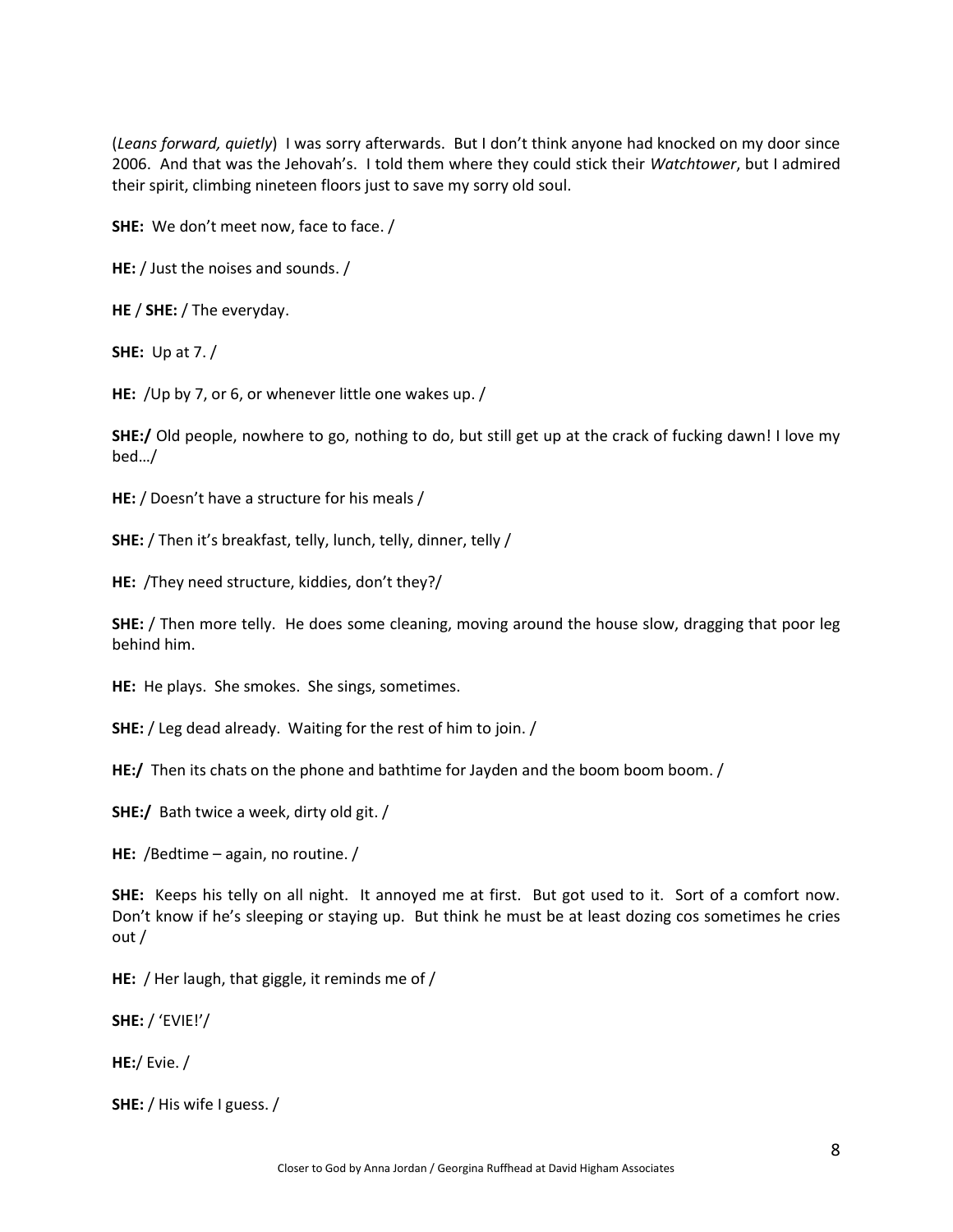**HE:** / My daughter. /

**SHE:** / Sad. /

**HE:/** If I listen hard enough, if she laughs for long enough, Evie's here. She's here in the room with me.

*Beat*

**HE:** Visitors: Mum. Friend. Health Visitor Thingy. /

**SHE:** / Visitors: None. /

**HE:** / And once, and only once, Jaydens dad.

*Beat*

**HE:** Came here with a white chap. I peeked through the door. They were talking, shouting, in English, but like no English I'd never heard. Made English sound like a foreign language. Didn't recognise the sounds, the vowels. They'd stolen it. They'd stolen English!

**SHE:** Here he goes!

**HE:** He was shouting. Something about 'My son, my boy' and about her being a whore, and then Jayden was crying. And then she started to cry…/

**SHE:** / Never wanted to see Jay before, turned up out of the blue, off his face on coke and booze. Started shouting the odds. Bought a mate. /

**HE:** / Could hear banging and smashing, breaking her things, throwing stuff at the wall. I heard her say /

**SHE:** / 'His toys. You're breaking his toys!'/

**HE:** /Started to escalate, get louder. I was trying to work out what was going on /

**SHE:** / I got a few knocks, you know /

**HE:** / Hitting her. Kicking her, I think /

**SHE:** / Took a beating. It happens, sometimes, I guess /

**HE:** / I winced with every bang /

**SHE:** / It's life.

**HE:** I jump up. Go to the bedroom, pull on a jumper and a pair of slacks. It's stupid, for a moment I just stand there, wondering which shoes to put on. Thing was, none of them seemed to fit, my feet must have swelled. It didn't seem right, going out there in my slippers. Anyway, I grab the baseball bat from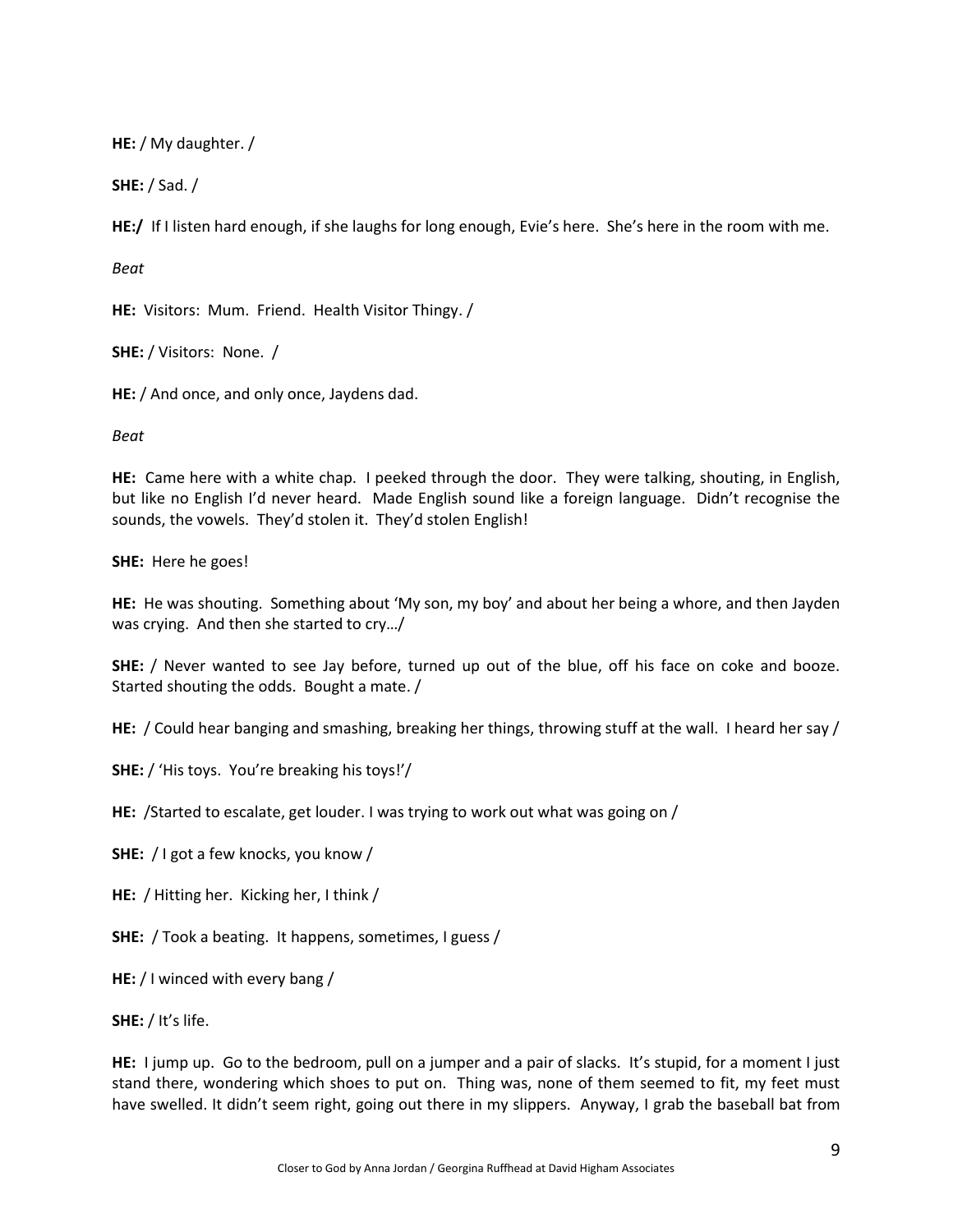under the bed and go to the door. I open it an inch, and listen. I take a deep breath, and step out on to the landing. I walk towards her door, my heart pounding, I could hear it, hear my heart beating, and my mouth is dry. I get this close, and hear another crash, and more of the crazy stolen English, and she screams and I run back into the flat and sit in my chair and close my eyes.

And I think, you silly silly old man. And so I wait. I sit there, and I listen, and I wait.

Only the banging and crashing has stopped. And now it's a sort of rhythmical thud. And he's crying. And she's sort of wimpering. And there's a grunting. /

**SHE:** *(In real time, shouting at the baby)* JAYDEN!/

**HE:** /And that goes on for a while. /

**SHE:** /(*To Jayden)* What did I tell you, you little shit!/

**HE:** / And then it stops for a few seconds. And then it starts again, the thudding /

**SHE:** (*To Jayden)* STOP!/

**HE:** / And more crying /

**SHE:** / *(To Jayden)* PLEASE!/

**HE:** / And the grunting. But this time its a different grunt. A different voice. /

**SHE:/** *(To Jayden)* That is DIRTY. Put it DOWN!/

**HE:** / And then some laughter. And then the door slams. And then it's just us. Just the three of us again. /

*Beat*

**HE:** (*Quietly*). She's quiet now. But I can *feel* where she is, in the flat. So I move my chair over to where I think she's lying and I put my hand on the wall and I talk to her. For hours. I tell her about when Evie was little, and the holidays we took, and I tell her what I'm going to have for tea and when I run out of my own stories I just tell her what's happening on the TV. I explain what's happening in the soaps and we play the quiz games, I ask the questions and I answer them too. She doesn't answer them. Jayden cries a little, and eventually he stops and then I stop talking and I'm just sitting there, with my hand on the wall.

## *Beat*

**SHE:** (*Again, quietly*). At some point I must have passed out. I come round and old man's talking away to himself and Jayden's crying a bit so I take him in my arms and give him a good cuddle and he cuddles me back. Eventually I pick myself up, give my face a good wash and then we go to mums. I carry Jayden down nineteen flights, and I start to panic, to spin out because I lose count of the number of flights and then it seems more than nineteen, more than twenty-five, and I start to wonder if it's ever going to end.